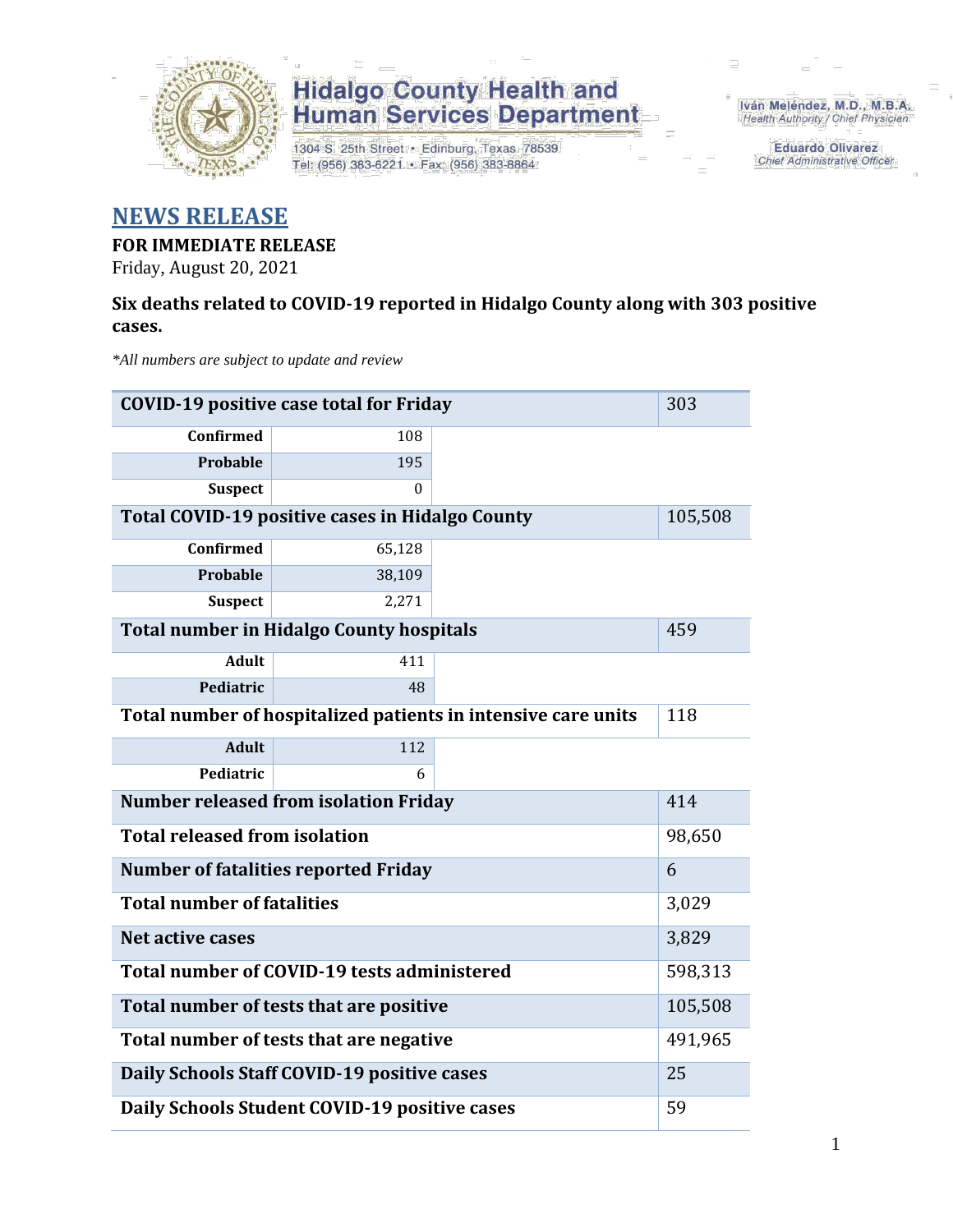

1304 S. 25th Street · Edinburg, Texas 78539 Tel: (956) 383-6221 · Fax: (956) 383-8864

Iván Meléndez, M.D., M.B.A. Health Authority / Chief Physician

> **Eduardo Olivarez Chief Administrative Officer**

*Hidalgo County uses the case status definition provided by the Texas Department of State Health Service's 2020 Epi Case Criteria Guide revised November 2020.*

- *1. Confirmed: A person who has tested positive through a molecular or PCR (oral or nasal swabs) test that looks for the presence of the virus's genetic material.*
- *2. Probable: A person who meets presumptive laboratory evidence through detection of COVID-19 by antigen test in a respiratory specimen.*
- *3. Suspect: A person who meets supported laboratory evidence through detection of specific antibodies in serum, plasma, whole body, and no prior history of being confirmed or probable case.*

*For more information of case status definition for COVID-19, please refer to:*

[https://www.dshs.state.tx.us/IDCU/investigation/epi-case-criteria-guide/2020-Epi-Case-Criteria-](https://www.dshs.state.tx.us/IDCU/investigation/epi-case-criteria-guide/2020-Epi-Case-Criteria-Guide.pdf)[Guide.pdf](https://www.dshs.state.tx.us/IDCU/investigation/epi-case-criteria-guide/2020-Epi-Case-Criteria-Guide.pdf)

The deaths include:

|                | <b>Age Range</b> | Gender | <b>City</b>    |
|----------------|------------------|--------|----------------|
| 1              | 40s              | Male   | Alton          |
| $\overline{2}$ | 50s              | Male   | Donna          |
| 3              | 30 <sub>s</sub>  | Male   | Edinburg       |
|                | 20s              | Male   | McAllen        |
| 5              | 60s              | Male   | <b>McAllen</b> |
|                | 60s              | Male   | Weslaco        |

Case Breakdown by Age Group:

| <b>Age Range</b> | <b>Number of Cases</b> |
|------------------|------------------------|
| $0 - 11$         | 89                     |
| 12-19            | 43                     |
| 20s              | 29                     |
| 30 <sub>s</sub>  | 39                     |
| 40s              | 43                     |
| 50s              | 30                     |
| 60s              | 17                     |
| $70+$            | 13                     |
| Total:           | 303                    |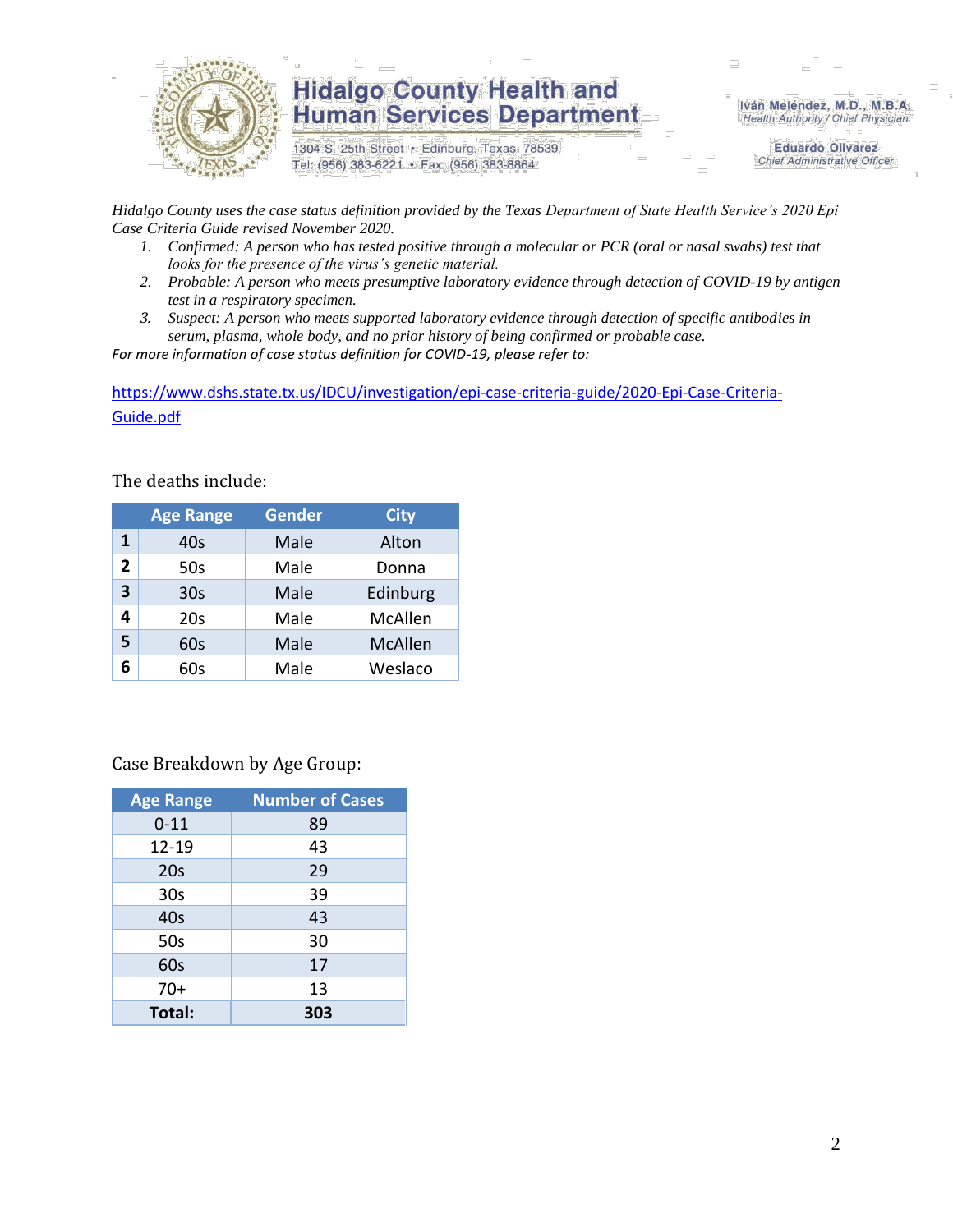

1304 S. 25th Street · Edinburg, Texas 78539 Tel: (956) 383-6221 · Fax: (956) 383-8864

Iván Meléndez, M.D., M.B.A.<br>Health Authority / Chief Physician

**Eduardo Olivarez** Chief Administrative Officer

#### Friday, August 20, 2021 positive cases include:

|                         | <b>Age Range</b> | Gender                                                                                                     | <b>City</b> |     | <b>Age Range</b> | <b>Gender</b>                                                                                              | <b>City</b> |
|-------------------------|------------------|------------------------------------------------------------------------------------------------------------|-------------|-----|------------------|------------------------------------------------------------------------------------------------------------|-------------|
| 1                       | $0 - 19$         | F                                                                                                          | Alamo       | 153 | 30 <sub>s</sub>  | F                                                                                                          | McAllen     |
| 2                       | $0 - 19$         | F                                                                                                          | Alamo       | 154 | 30 <sub>s</sub>  | F                                                                                                          | McAllen     |
| 3                       | $0 - 19$         | F                                                                                                          | Alamo       | 155 | 40s              | ${\sf M}$                                                                                                  | McAllen     |
| 4                       | $0 - 19$         | M                                                                                                          | Alamo       | 156 | 40s              | M                                                                                                          | McAllen     |
| 5                       | 30s              | $\mathsf{M}% _{T}=\mathsf{M}_{T}\!\left( a,b\right) ,\ \mathsf{M}_{T}=\mathsf{M}_{T}\!\left( a,b\right) ,$ | Alamo       | 157 | 40s              | F                                                                                                          | McAllen     |
| 6                       | 40s              | M                                                                                                          | Alamo       | 158 | 40s              | F                                                                                                          | McAllen     |
| $\overline{\mathbf{z}}$ | 50s              | ${\sf M}$                                                                                                  | Alamo       | 159 | 40s              | F                                                                                                          | McAllen     |
| 8                       | 60s              | F                                                                                                          | Alamo       | 160 | 50s              | F                                                                                                          | McAllen     |
| 9                       | 60s              | F                                                                                                          | Alamo       | 161 | 50s              | F                                                                                                          | McAllen     |
| 10                      | $70+$            | F                                                                                                          | Alamo       | 162 | 50s              | F                                                                                                          | McAllen     |
| 11                      | $70+$            | M                                                                                                          | Alamo       | 163 | 50s              | F                                                                                                          | McAllen     |
| 12                      | $70+$            | M                                                                                                          | Alamo       | 164 | 50s              | F                                                                                                          | McAllen     |
| 13                      | $70+$            | M                                                                                                          | Alamo       | 165 | 60s              | $\mathsf{M}% _{T}=\mathsf{M}_{T}\!\left( a,b\right) ,\ \mathsf{M}_{T}=\mathsf{M}_{T}\!\left( a,b\right) ,$ | McAllen     |
| 14                      | $0 - 19$         | M                                                                                                          | Alton       | 166 | 60s              | F                                                                                                          | McAllen     |
| 15                      | $0 - 19$         | F                                                                                                          | Alton       | 167 | 60s              | F                                                                                                          | McAllen     |
| 16                      | 20s              | F                                                                                                          | Alton       | 168 | $70+$            | M                                                                                                          | McAllen     |
| 17                      | 20s              | ${\sf M}$                                                                                                  | Alton       | 169 | $70+$            | F                                                                                                          | McAllen     |
| 18                      | $0 - 19$         | F                                                                                                          | Donna       | 170 | $0 - 19$         | F                                                                                                          | Mercedes    |
| 19                      | $0 - 19$         | M                                                                                                          | Donna       | 171 | $0 - 19$         | F                                                                                                          | Mercedes    |
| 20                      | $0 - 19$         | M                                                                                                          | Donna       | 172 | $0 - 19$         | F                                                                                                          | Mercedes    |
| 21                      | $0 - 19$         | ${\sf M}$                                                                                                  | Donna       | 173 | $0 - 19$         | F                                                                                                          | Mercedes    |
| 22                      | $0 - 19$         | F                                                                                                          | Donna       | 174 | 30 <sub>s</sub>  | F                                                                                                          | Mercedes    |
| 23                      | $0 - 19$         | F                                                                                                          | Donna       | 175 | 30 <sub>s</sub>  | $\mathsf{M}% _{T}=\mathsf{M}_{T}\!\left( a,b\right) ,\ \mathsf{M}_{T}=\mathsf{M}_{T}\!\left( a,b\right) ,$ | Mercedes    |
| 24                      | $0 - 19$         | M                                                                                                          | Donna       | 176 | 40s              | F                                                                                                          | Mercedes    |
| 25                      | $0 - 19$         | F                                                                                                          | Donna       | 177 | 40s              | F                                                                                                          | Mercedes    |
| 26                      | $0 - 19$         | F                                                                                                          | Donna       | 178 | 40s              | F                                                                                                          | Mercedes    |
| 27                      | $0 - 19$         | M                                                                                                          | Donna       | 179 | 50s              | M                                                                                                          | Mercedes    |
| 28                      | 0-19             | F.                                                                                                         | Donna       | 180 | 60s              | F.                                                                                                         | Mercedes    |
| 29                      | $0 - 19$         | F                                                                                                          | Donna       | 181 | $70+$            | M                                                                                                          | Mercedes    |
| 30                      | $0 - 19$         | M                                                                                                          | Donna       | 182 | $70+$            | F                                                                                                          | Mercedes    |
| 31                      | $0 - 19$         | M                                                                                                          | Donna       | 183 | $70+$            | F                                                                                                          | Mercedes    |
| 32                      | $0 - 19$         | M                                                                                                          | Donna       | 184 | $0 - 19$         | F                                                                                                          | Mission     |
| 33                      | $0 - 19$         | $\mathsf F$                                                                                                | Donna       | 185 | $0 - 19$         | M                                                                                                          | Mission     |
| 34                      | $0 - 19$         | F                                                                                                          | Donna       | 186 | $0 - 19$         | F                                                                                                          | Mission     |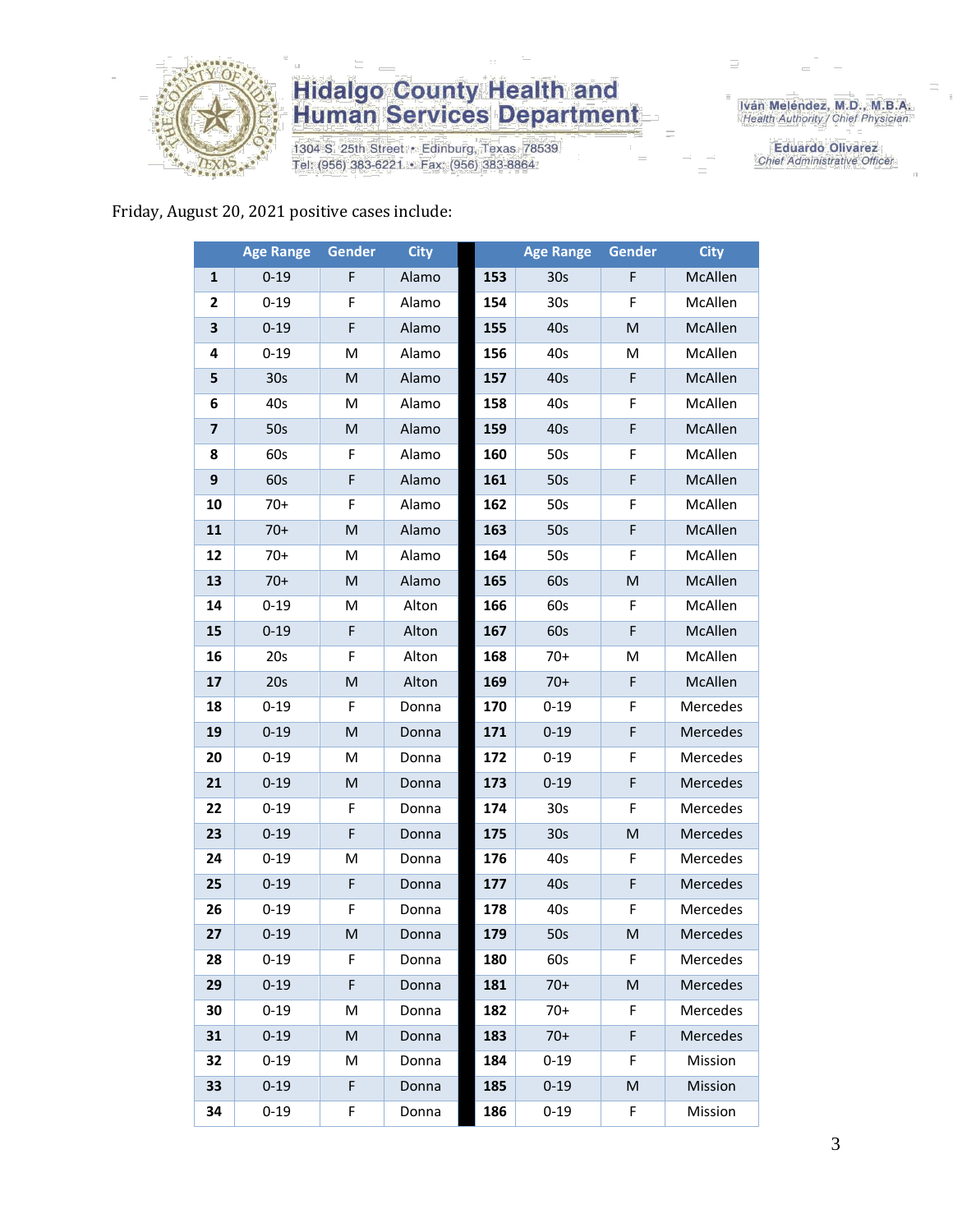

1304 S. 25th Street · Edinburg, Texas 78539 Tel: (956) 383-6221 · Fax: (956) 383-8864

Iván Meléndez, M.D., M.B.A.<br>Health Authority / Chief Physician

Eduardo Olivarez Chief Administrative Officer

| 35 | $0 - 19$        | M                                                                                                          | Donna    | 187 | $0 - 19$        | F | Mission |
|----|-----------------|------------------------------------------------------------------------------------------------------------|----------|-----|-----------------|---|---------|
| 36 | 20s             | M                                                                                                          | Donna    | 188 | $0 - 19$        | M | Mission |
| 37 | 30s             | F                                                                                                          | Donna    | 189 | $0 - 19$        | M | Mission |
| 38 | 30s             | M                                                                                                          | Donna    | 190 | $0 - 19$        | M | Mission |
| 39 | 30s             | M                                                                                                          | Donna    | 191 | $0 - 19$        | M | Mission |
| 40 | 30 <sub>s</sub> | F                                                                                                          | Donna    | 192 | $0 - 19$        | M | Mission |
| 41 | 30 <sub>s</sub> | $\mathsf{M}% _{T}=\mathsf{M}_{T}\!\left( a,b\right) ,\ \mathsf{M}_{T}=\mathsf{M}_{T}\!\left( a,b\right) ,$ | Donna    | 193 | $0 - 19$        | M | Mission |
| 42 | 30 <sub>s</sub> | F                                                                                                          | Donna    | 194 | $0 - 19$        | M | Mission |
| 43 | 30 <sub>s</sub> | M                                                                                                          | Donna    | 195 | $0 - 19$        | M | Mission |
| 44 | 40s             | M                                                                                                          | Donna    | 196 | $0 - 19$        | F | Mission |
| 45 | 40s             | F                                                                                                          | Donna    | 197 | $0 - 19$        | M | Mission |
| 46 | 40s             | F                                                                                                          | Donna    | 198 | $0 - 19$        | F | Mission |
| 47 | 40s             | F                                                                                                          | Donna    | 199 | $0 - 19$        | M | Mission |
| 48 | 40s             | F                                                                                                          | Donna    | 200 | $0 - 19$        | F | Mission |
| 49 | 40s             | F                                                                                                          | Donna    | 201 | $0 - 19$        | F | Mission |
| 50 | 40s             | F                                                                                                          | Donna    | 202 | $0 - 19$        | M | Mission |
| 51 | 40s             | F                                                                                                          | Donna    | 203 | $0 - 19$        | F | Mission |
| 52 | 50s             | M                                                                                                          | Donna    | 204 | $0 - 19$        | F | Mission |
| 53 | 60s             | M                                                                                                          | Donna    | 205 | $0 - 19$        | F | Mission |
| 54 | $0 - 19$        | F                                                                                                          | Edinburg | 206 | 20s             | F | Mission |
| 55 | $0 - 19$        | F                                                                                                          | Edinburg | 207 | 30 <sub>s</sub> | M | Mission |
| 56 | $0 - 19$        | M                                                                                                          | Edinburg | 208 | 30 <sub>s</sub> | M | Mission |
| 57 | $0 - 19$        | F                                                                                                          | Edinburg | 209 | 30 <sub>s</sub> | F | Mission |
| 58 | $0 - 19$        | M                                                                                                          | Edinburg | 210 | 40s             | M | Mission |
| 59 | $0 - 19$        | M                                                                                                          | Edinburg | 211 | 40s             | F | Mission |
| 60 | $0 - 19$        | F                                                                                                          | Edinburg | 212 | 40s             | F | Mission |
| 61 | $0 - 19$        | F                                                                                                          | Edinburg | 213 | 40s             | F | Mission |
| 62 | $0 - 19$        | F                                                                                                          | Edinburg | 214 | 40s             | F | Mission |
| 63 | $0 - 19$        | F                                                                                                          | Edinburg | 215 | 50s             | F | Mission |
| 64 | $0 - 19$        | M                                                                                                          | Edinburg | 216 | 50s             | M | Mission |
| 65 | $0 - 19$        | $\mathsf{M}% _{T}=\mathsf{M}_{T}\!\left( a,b\right) ,\ \mathsf{M}_{T}=\mathsf{M}_{T}\!\left( a,b\right) ,$ | Edinburg | 217 | 50s             | F | Mission |
| 66 | $0 - 19$        | M                                                                                                          | Edinburg | 218 | 50s             | M | Mission |
| 67 | $0 - 19$        | F                                                                                                          | Edinburg | 219 | 60s             | M | Mission |
| 68 | $0 - 19$        | M                                                                                                          | Edinburg | 220 | 60s             | F | Mission |
| 69 | $0 - 19$        | M                                                                                                          | Edinburg | 221 | $0 - 19$        | F | Pharr   |
| 70 | $0 - 19$        | М                                                                                                          | Edinburg | 222 | $0 - 19$        | F | Pharr   |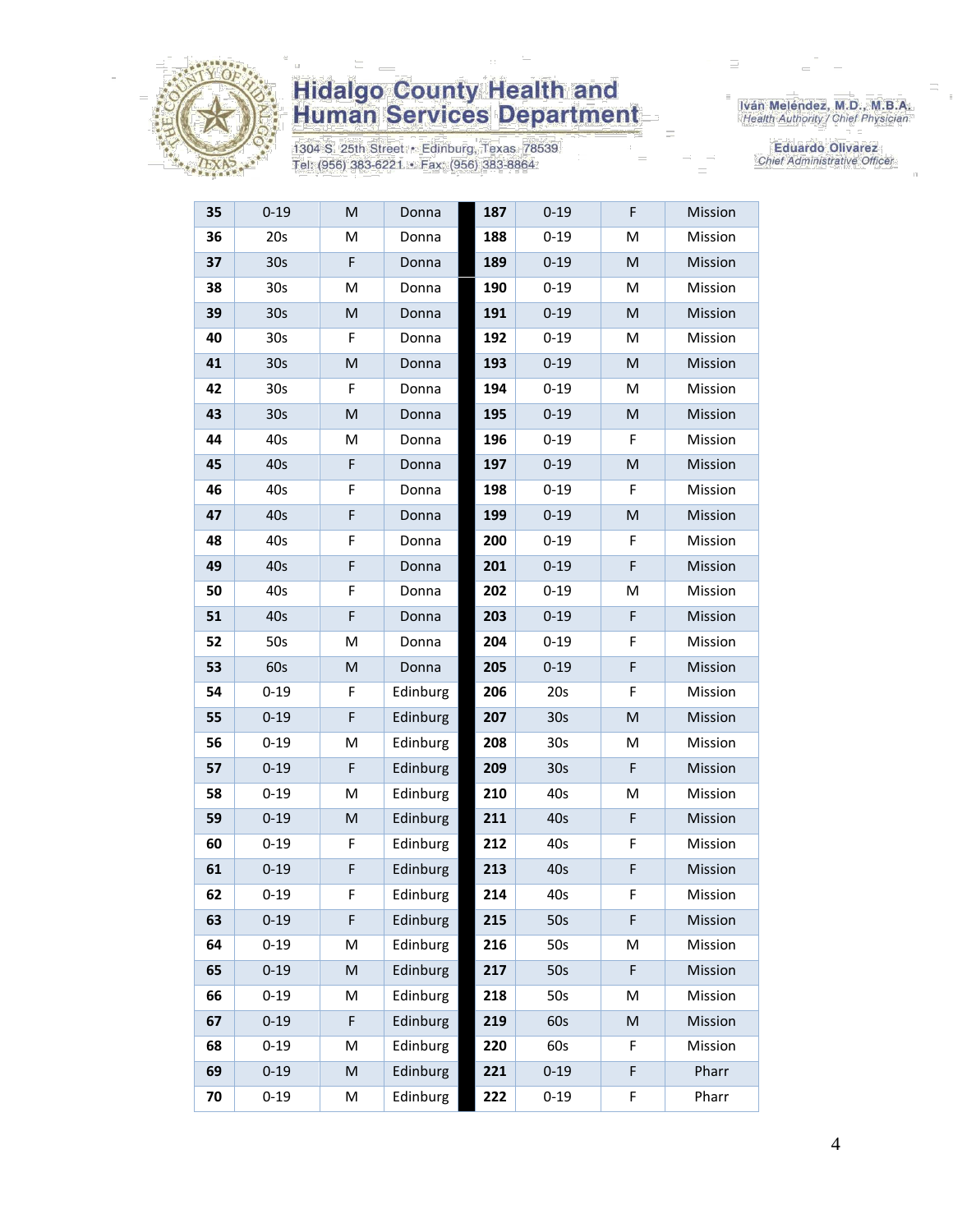

1304 S. 25th Street · Edinburg, Texas 78539 Tel: (956) 383-6221 · Fax: (956) 383-8864

Iván Meléndez, M.D., M.B.A.<br>Health Authority / Chief Physician

**Eduardo Olivarez** Chief Administrative Officer

| 71  | $0 - 19$        | F           | Edinburg | 223 | $0 - 19$        | F         | Pharr    |
|-----|-----------------|-------------|----------|-----|-----------------|-----------|----------|
| 72  | $0 - 19$        | M           | Edinburg | 224 | $0 - 19$        | M         | Pharr    |
| 73  | $0 - 19$        | ${\sf M}$   | Edinburg | 225 | $0 - 19$        | ${\sf M}$ | Pharr    |
| 74  | $0 - 19$        | M           | Edinburg | 226 | $0 - 19$        | F         | Pharr    |
| 75  | $0 - 19$        | F           | Edinburg | 227 | $0 - 19$        | F         | Pharr    |
| 76  | $0 - 19$        | F           | Edinburg | 228 | $0 - 19$        | F         | Pharr    |
| 77  | $0 - 19$        | F           | Edinburg | 229 | $0 - 19$        | F         | Pharr    |
| 78  | $0 - 19$        | M           | Edinburg | 230 | $0 - 19$        | M         | Pharr    |
| 79  | $0 - 19$        | M           | Edinburg | 231 | $0 - 19$        | F         | Pharr    |
| 80  | $0 - 19$        | F           | Edinburg | 232 | 20s             | F         | Pharr    |
| 81  | $0 - 19$        | M           | Edinburg | 233 | 20s             | M         | Pharr    |
| 82  | $0 - 19$        | F           | Edinburg | 234 | 30 <sub>s</sub> | F         | Pharr    |
| 83  | $0 - 19$        | F           | Edinburg | 235 | 30 <sub>s</sub> | F         | Pharr    |
| 84  | $0 - 19$        | M           | Edinburg | 236 | 30 <sub>s</sub> | M         | Pharr    |
| 85  | $0 - 19$        | F           | Edinburg | 237 | 40s             | F         | Pharr    |
| 86  | 20s             | F           | Edinburg | 238 | 40s             | F         | Pharr    |
| 87  | 20s             | M           | Edinburg | 239 | 40s             | F         | Pharr    |
| 88  | 20s             | М           | Edinburg | 240 | 40s             | F         | Pharr    |
| 89  | 20s             | M           | Edinburg | 241 | 40s             | F         | Pharr    |
| 90  | 20s             | M           | Edinburg | 242 | 50s             | F         | Pharr    |
| 91  | 20s             | M           | Edinburg | 243 | 50s             | F         | Pharr    |
| 92  | 20s             | M           | Edinburg | 244 | 50s             | M         | Pharr    |
| 93  | 20s             | M           | Edinburg | 245 | 50s             | F         | Pharr    |
| 94  | 20s             | М           | Edinburg | 246 | $70+$           | M         | Pharr    |
| 95  | 20s             | M           | Edinburg | 247 | $0 - 19$        | ${\sf M}$ | San Juan |
| 96  | 20s             | F           | Edinburg | 248 | $0 - 19$        | M         | San Juan |
| 97  | 20s             | $\mathsf F$ | Edinburg | 249 | $0 - 19$        | F         | San Juan |
| 98  | 20s             | F           | Edinburg | 250 | $0 - 19$        | F         | San Juan |
| 99  | 30 <sub>s</sub> | F           | Edinburg | 251 | $0 - 19$        | M         | San Juan |
| 100 | 30s             | F           | Edinburg | 252 | $0 - 19$        | F         | San Juan |
| 101 | 30 <sub>s</sub> | M           | Edinburg | 253 | $0 - 19$        | F         | San Juan |
| 102 | 30s             | F           | Edinburg | 254 | $0 - 19$        | M         | San Juan |
| 103 | 30 <sub>s</sub> | M           | Edinburg | 255 | $0 - 19$        | M         | San Juan |
| 104 | 30s             | M           | Edinburg | 256 | $0 - 19$        | F         | San Juan |
| 105 | 30 <sub>s</sub> | M           | Edinburg | 257 | $0 - 19$        | F         | San Juan |
| 106 | 30s             | Μ           | Edinburg | 258 | 20s             | F         | San Juan |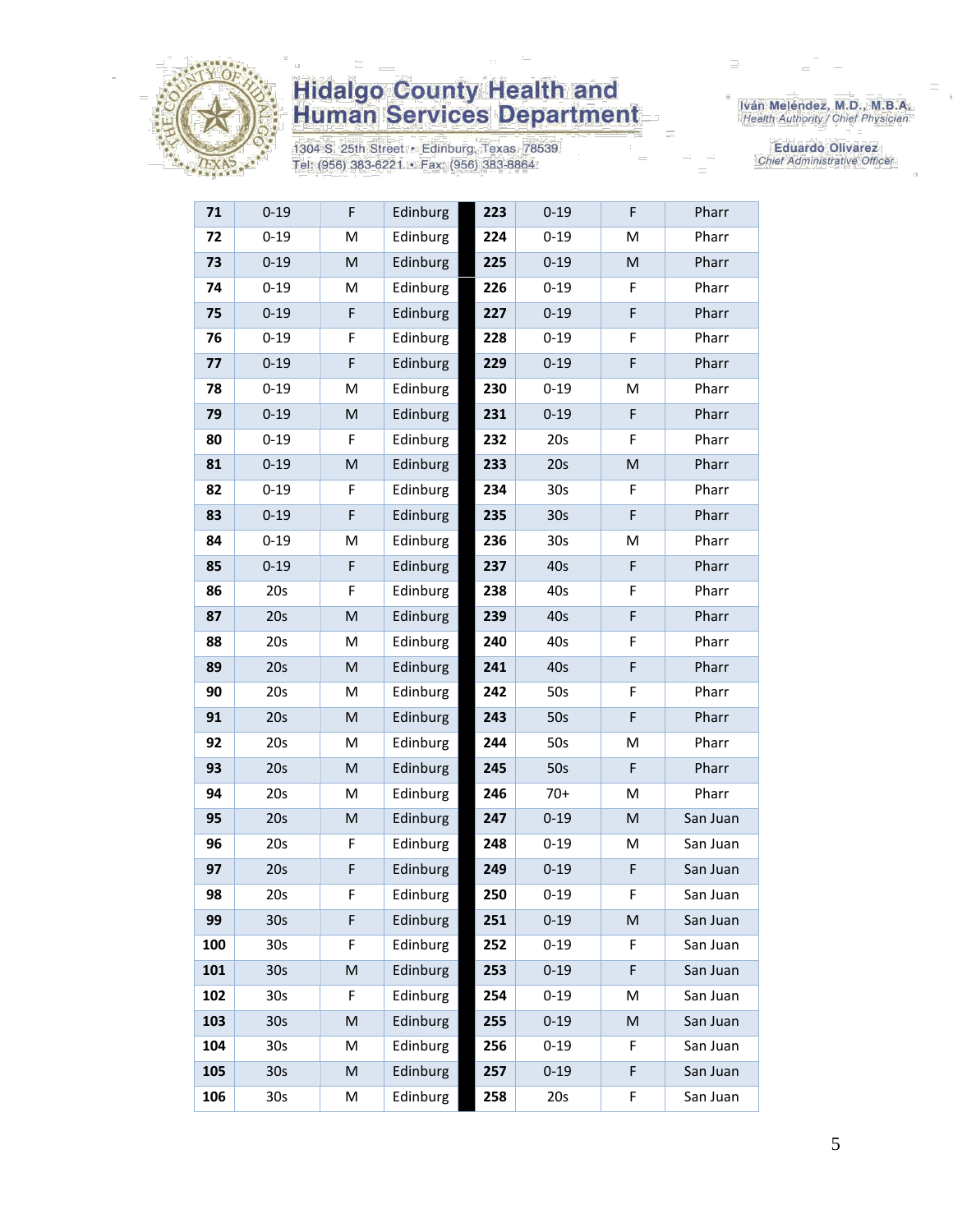

1304 S. 25th Street • Edinburg, Texas 78539<br>Tel: (956) 383-6221 • Fax: (956) 383-8864

Iván Meléndez, M.D., M.B.A.<br>Health Authority / Chief Physician

Eduardo Olivarez Chief Administrative Officer

| 107 | 30 <sub>s</sub> | M           | Edinburg | 259 | 20s             | F  | San Juan    |
|-----|-----------------|-------------|----------|-----|-----------------|----|-------------|
| 108 | 30 <sub>s</sub> | M           | Edinburg | 260 | 30 <sub>s</sub> | F  | San Juan    |
| 109 | 30 <sub>s</sub> | F           | Edinburg | 261 | 40s             | F  | San Juan    |
| 110 | 30 <sub>s</sub> | M           | Edinburg | 262 | 40s             | F  | San Juan    |
| 111 | 30 <sub>s</sub> | $\mathsf F$ | Edinburg | 263 | 50s             | F  | San Juan    |
| 112 | 40s             | M           | Edinburg | 264 | 50s             | M  | San Juan    |
| 113 | 40s             | M           | Edinburg | 265 | 50s             | F  | San Juan    |
| 114 | 40s             | M           | Edinburg | 266 | 50s             | F  | San Juan    |
| 115 | 40s             | F           | Edinburg | 267 | 50s             | M  | San Juan    |
| 116 | 40s             | M           | Edinburg | 268 | 60s             | F  | San Juan    |
| 117 | 40s             | F           | Edinburg | 269 | $0 - 19$        | F  | Undisclosed |
| 118 | 40s             | M           | Edinburg | 270 | $0 - 19$        | M  | Undisclosed |
| 119 | 40s             | $\mathsf F$ | Edinburg | 271 | $0 - 19$        | F  | Undisclosed |
| 120 | 40s             | M           | Edinburg | 272 | $0 - 19$        | F  | Undisclosed |
| 121 | 50s             | M           | Edinburg | 273 | $0 - 19$        | M  | Undisclosed |
| 122 | 50s             | M           | Edinburg | 274 | $0 - 19$        | F  | Undisclosed |
| 123 | 50s             | M           | Edinburg | 275 | $0 - 19$        | F  | Undisclosed |
| 124 | 50s             | F           | Edinburg | 276 | 20s             | M  | Undisclosed |
| 125 | 50s             | F           | Edinburg | 277 | 20s             | F  | Undisclosed |
| 126 | 60s             | F           | Edinburg | 278 | 20s             | F  | Undisclosed |
| 127 | 60s             | F           | Edinburg | 279 | 20s             | M  | Undisclosed |
| 128 | 60s             | F           | Edinburg | 280 | 30s             | M  | Undisclosed |
| 129 | 60s             | M           | Edinburg | 281 | 30 <sub>s</sub> | F  | Undisclosed |
| 130 | 60s             | F           | Edinburg | 282 | 30s             | F  | Undisclosed |
| 131 | $70+$           | M           | Edinburg | 283 | 30 <sub>s</sub> | F  | Undisclosed |
| 132 | $70+$           | F           | Edinburg | 284 | 40s             | F  | Undisclosed |
| 133 | $70+$           | F           | Edinburg | 285 | 50s             | M  | Undisclosed |
| 134 | $0 - 19$        | M           | McAllen  | 286 | 50s             | F. | Undisclosed |
| 135 | $0 - 19$        | F           | McAllen  | 287 | 50s             | M  | Undisclosed |
| 136 | $0 - 19$        | F           | McAllen  | 288 | 60s             | M  | Undisclosed |
| 137 | $0 - 19$        | F           | McAllen  | 289 | $0 - 19$        | F  | Weslaco     |
| 138 | $0 - 19$        | F           | McAllen  | 290 | $0 - 19$        | M  | Weslaco     |
| 139 | $0 - 19$        | M           | McAllen  | 291 | $0 - 19$        | F  | Weslaco     |
| 140 | $0 - 19$        | M           | McAllen  | 292 | $0 - 19$        | M  | Weslaco     |
| 141 | $0 - 19$        | M           | McAllen  | 293 | 20s             | M  | Weslaco     |
| 142 | $0 - 19$        | F           | McAllen  | 294 | 20s             | М  | Weslaco     |